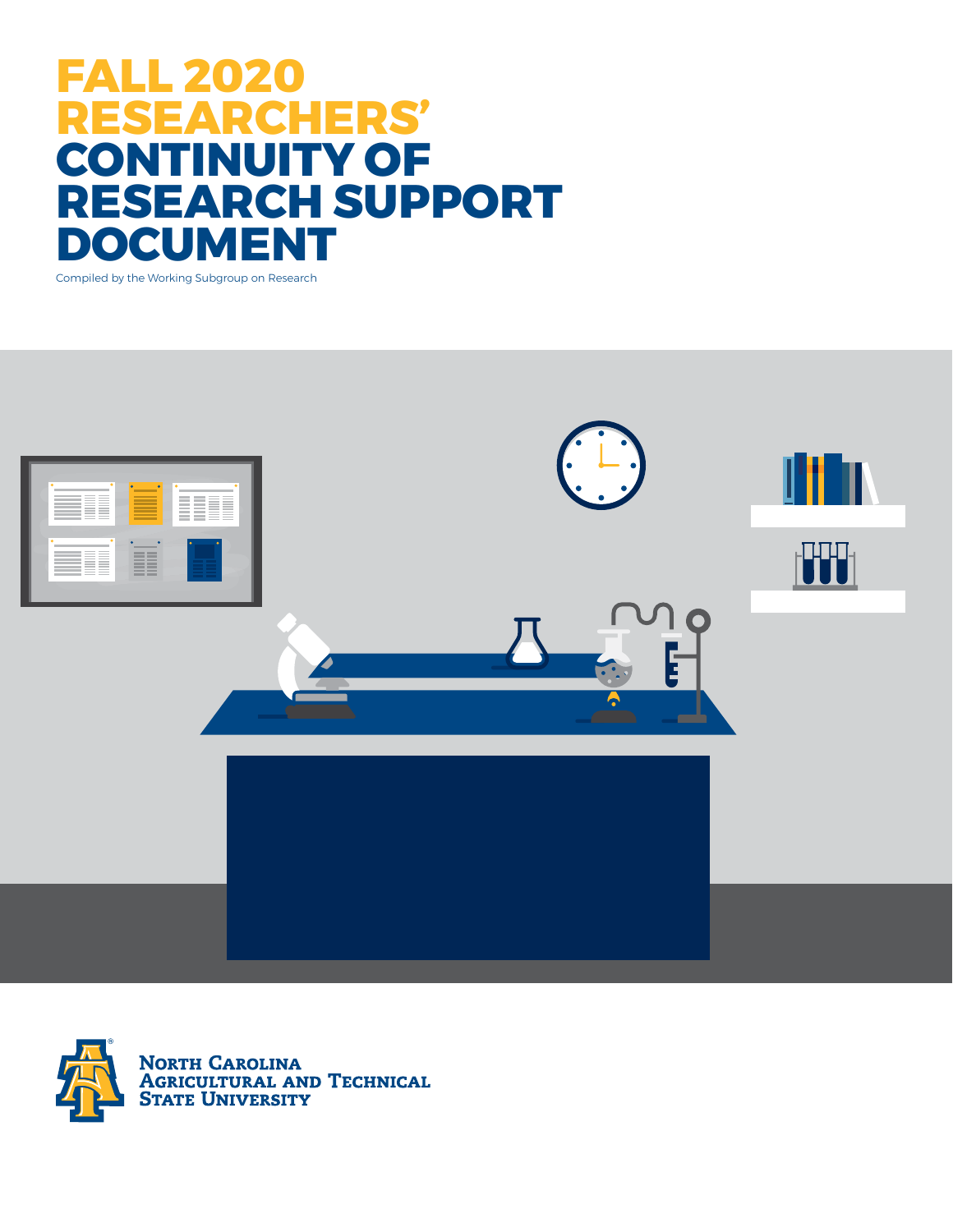#### **Research Working Subgroup Membership**

- **•** *Chair* **Panda Powell , MBA, CRA • Clay Gloster, Ph.D.** Project Management and Extended Learning
- **• Mohammed Ahmedna, Ph.D.**  Dean, College of Agriculture and **• Jarwin D. "JD" Hester**
- **• Wendell Bates, Ph.D.** Ph.D. candidate, ACCESS Laboratory - TECHLAV, **• Sherine Obare, Ph.D.**  DoD Center of Excellence in Autonomy **Dean, Joint School of Nanoscience and**

#### **• Salil Desai, Ph.D.**

 Professor, Department of Industrial and **• Geoffrey Starnes** Systems Engineering **Associate Vice Chancellor, Information** Associate Vice Chancellor, Information Joint Faculty, Department of Bioengineering Technology Services/Deputy CIO Affiliate Faculty, Joint School of Nanoscience and Nanoengineering **• Josephine Tetteh, J.D.** Interim Director, Center of Excellence in Product Associate General Counsel Design and Advanced Manufacturing

Economics and Agriscience Education

- Assistant Vice Chancellor, Research Services/ Vice Provost for Research, Graduate Programs Dean, The Graduate College
- Environmental Sciences Assistant Director, Environmental Health and Safety
	- Nanoengineering
	-
	-
- **• Mulumebet "Millie" Worku, Ph.D. Paula Faulkner, Ph.D.** *•* **<b>Professor, Department of Animal Sciences Professor, Department of Animal Sciences** Professor, Department of Agribusiness, Applied **Director, Office of Undergraduate Research**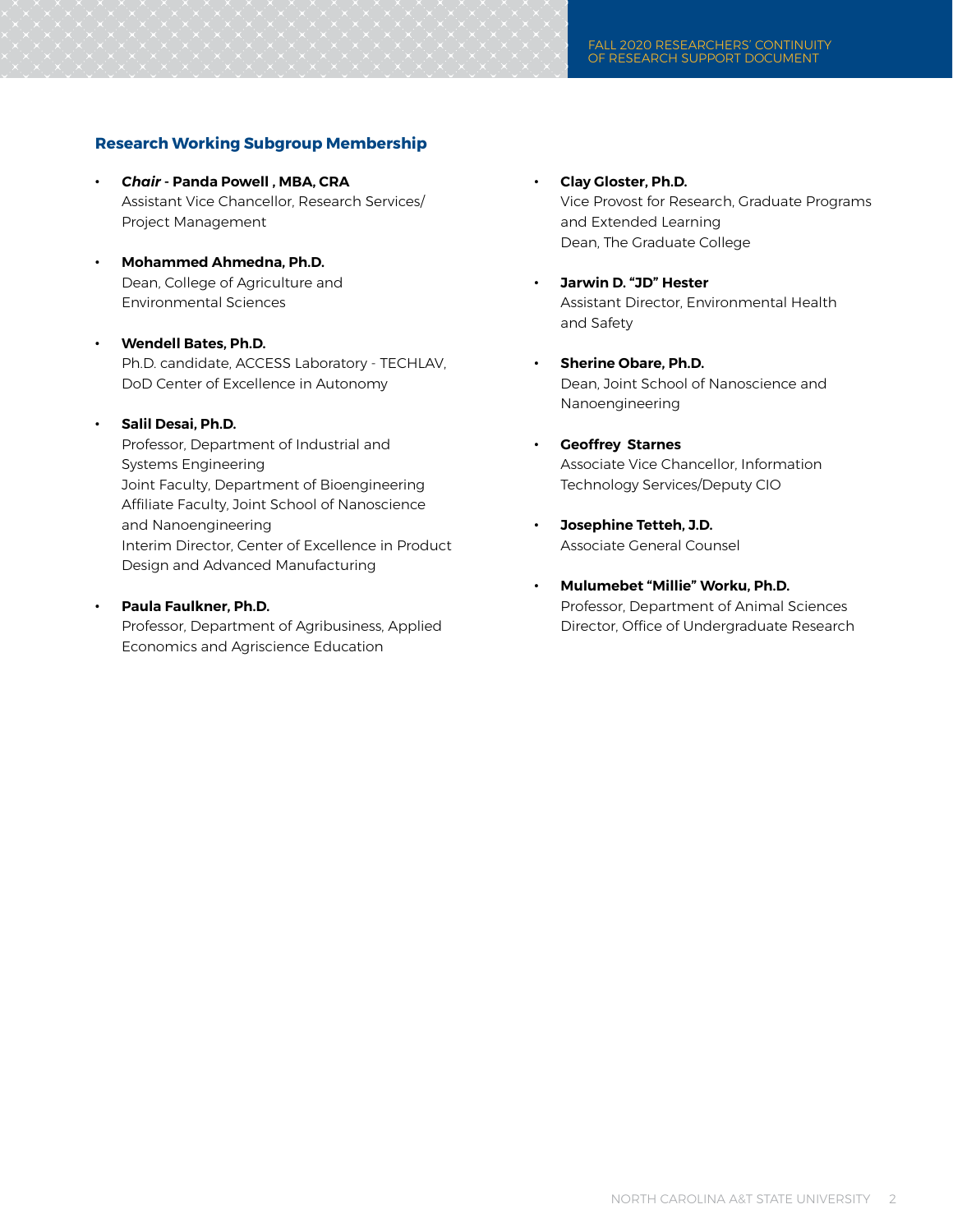## RESUMING FULL RESEARCH OPERATIONS

#### **Executive Summary**

The Fall 2020 Planning / Working Subgroup on Research met weekly from May through July. This report represents the outcomes and recommendations from the subgroup's discussions and deliberations. Significant time was spent collecting, reviewing and discussing available data, information and best practices from national, state, local and university guidance relating to research operations during this unprecedented time of the COVID-19 pandemic.

It is important to note that research activity on the campus of North Carolina A&T State University did not cease during Gov. Roy Cooper's COVID-19 **"Stay At Home"** order and the university's subsequent move to online instruction and telework. Time-sensitive research activities continued, focusing on laboratory maintenance and limiting new data collection. The Working Subgroup on Research focused on developing a staged approach to returning research operations from this state to full capacity, assuming the continued presence of community transmission of COVID-19. As discussions occurred, four focus areas emerged: assignment of responsibilities; staging/access; hygiene; and training/monitoring/compliance.

A key finding centered on the need for a "one-stop shop" for faculty/students needing laboratory/research information and requesting laboratory access. A section of N.C. A&T's **spring 2020 COVID-19 webpage** houses a "Resources For Researchers" section that was underutilized during the move to telework. Thus the working group recommended that this webpage be kept current and include sections for research: training, signs, forms, plans and news/current events. Form types include but are not limited to the following: opening and closing laboratories; process for requesting access to laboratories; process for entering laboratories; process for leaving laboratories; and procedures for cleaning laboratories.

Key elements to facilitate continuity of research operations include:

- **•** Staying compliant with various standing policies and procedures while being responsive to shifting COVID-19 related guidance;
- **•** Social distancing in environments and work settings that were meant to be highly collaborative and cooperative, and not created to ensure social distancing;
- **•** Providing timely and consistent guidance to researchers (see web site comment above);
- **•** Maintaining a fair and equitable process for granting access to laboratories and other research space;
- Ensuring a rapid return to normal research activities as public health conditions permit, while maximizing the safety of employees and students;
- Prioritizing maintenance, functionality, and security of infrastructure with limited staffing during times of high COVID-19 community spread and "Stay At Home" orders;
- **•** Protecting the careers of early-stage researchers;
- **•** Ensuring that graduate students nearing completion of their degrees are able to complete their research activities; and
- **•** Deployment and enforcement of data driven COVID-19 mitigation measures.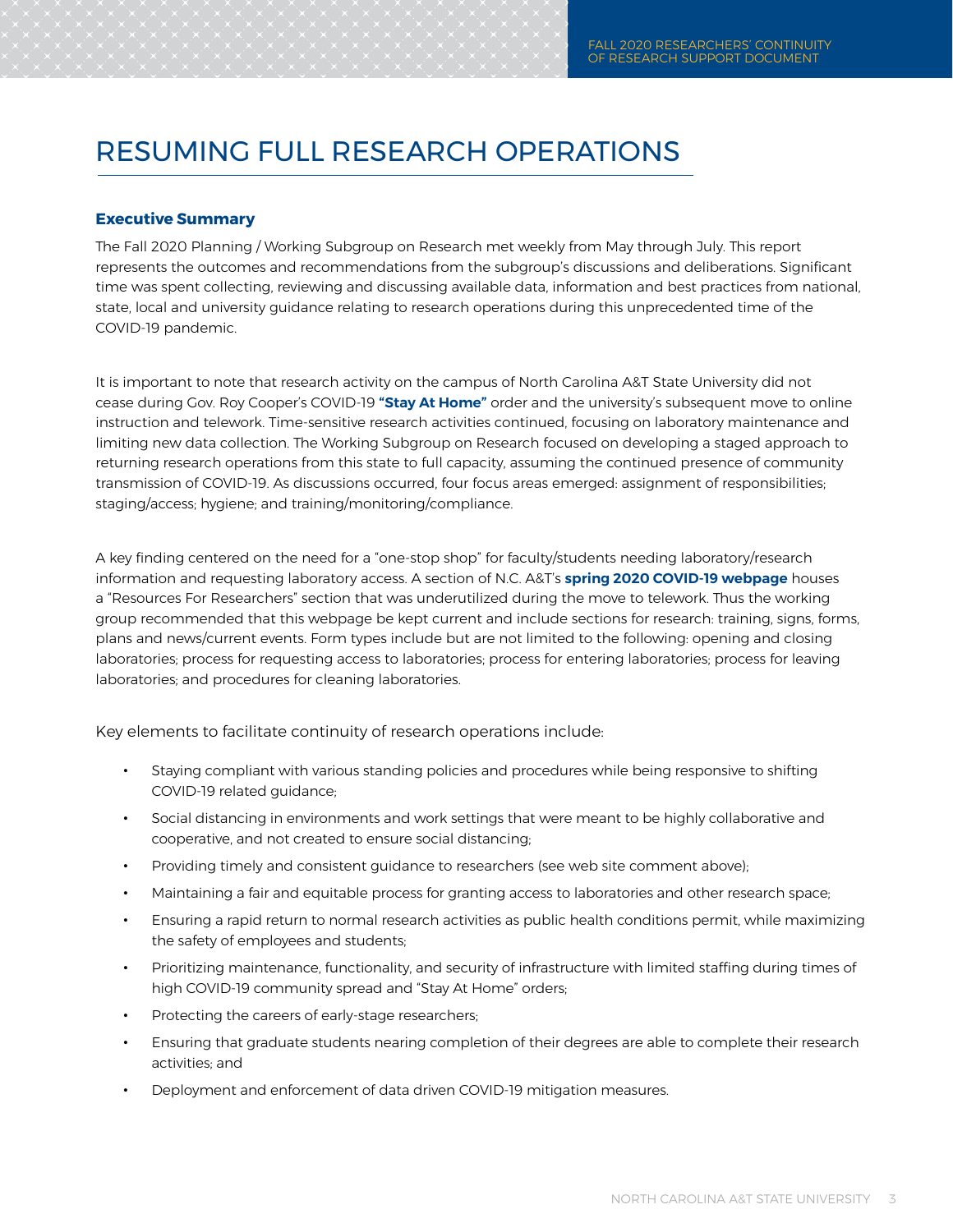#### **Charge to Working Group No. 1 (Academic Affairs and Research)**

As N.C. A&T seeks to increase research activities from the current state, the Working Subgroup on Research was asked to consider how the university will continue its funded research, as well as its academic research, including students' research being conducted for their theses and dissertations. The charge to this group was to:

- i. Identify research maintenance activities that must continue when the university's operational status is under "Stay At Home" conditions.
- a. Develop a plan for moving to this maintenance stage in the event that the fall 2020 semester must be discontinued with short notice.
- ii. Develop a list of research data collection activities that when moved into a research maintenance activities stage, risk resulting in considerable loss of resources.
- iii. Develop a plan for continuing research data collection activities at the undergraduate/graduate/faculty levels while social distancing recommendations are in effect.
- a. Include a list of activities that are/are not feasible.
- b. Propose procedures for maintaining research safety, including sanitation requirements.
- c. Provide assumptions required by this plan.

#### **Guiding Principles**

#### *General*

- **•** Safety, security and well-being of the university community will be the leading driver of decision making.
- **•** Long-term survivability of the research enterprise to include the maintenance, functionality and security of infrastructure should be a main concern.
- **•** In prioritizing research activities, protecting the careers of early stage researchers and helping graduate students near graduation complete their degrees should be given consideration.
- **•** Undergraduates are students first and researchers second.

#### *Assignment of Responsibilities*

- **•** The guidelines in this document do not replace or supersede national, state, or local directives, nor **UNC System Office or N.C. A&T guidance**.
- **•** Research related directives should flow through the Division of Research and Economic Development (DORED) to the College Deans and laboratories to ensure current information is consistently communicated to all research staff and faculty.
- **•** All individuals working in laboratories will be responsible for ensuring they have received appropriate training and are up to date and compliant with all standing and pandemic related University operational guidance.
- **•** For funded research, the Principal Investigator (PI) is responsible for ensuring funded projects have sponsor approval for revisions in project timeline, scope of work, budget, etc.

#### *Staging/Access*

- **•** Access to laboratories and other research space should be fair and equitable.
- **•** Staff will be provided access to laboratories and research during the academic seasons and temporary closures in three stages: maintenance activities only; time-sensitive data collection; and full data collection operations.
- **•** Essential infrastructure such as power and information technology (IT) will be maintained continuously.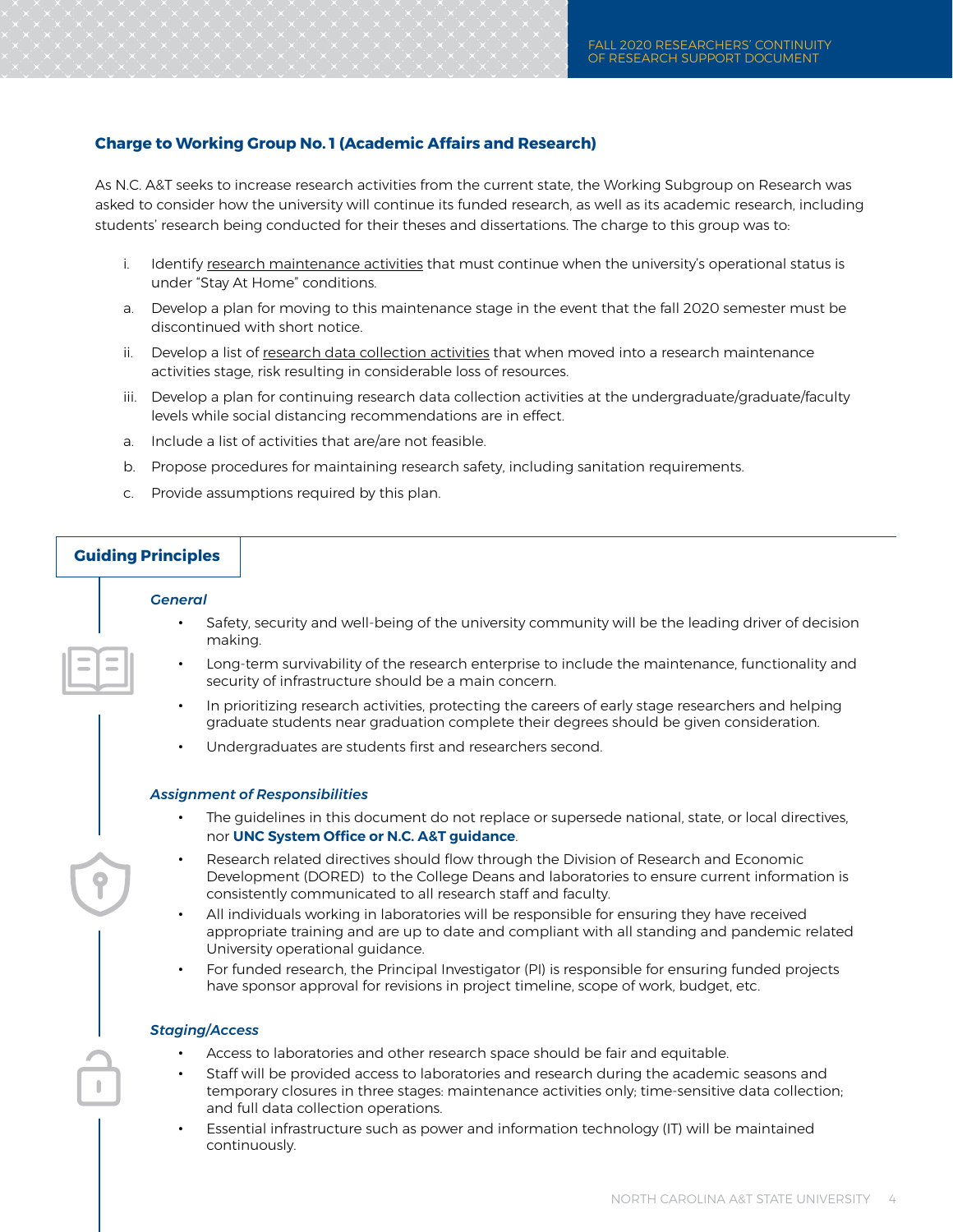- **•** Until the pandemic is over, increased spacing between laboratory researchers will follow social distancing guidelines in all laboratories (six-foot distancing per person per 200/250 square feet).
- **•** Research will not be conducted alone after normal business hours.
- **•** Research supplies are available to continue safe and proper protocols.
- **•** All individuals returning to laboratories do so voluntarily.
- **•** Building access and laboratory security follows standard and pandemic related operations and guidelines.
- **•** Support services are available such as: compressed gasses (compressed air, houses gases, DI water); glass wash services; hazardous chemical or biological waste pickup; supply deliveries; regular custodial services; etc.
- **•** Laboratory staff will minimize interactions in laboratories, researchers will identify key individuals to manage issues such as animal husbandry and key experiments in each laboratory.
- **•** Field work should be done via day trips only. Field workers must be able to leave and return to their local homes every day in a vehicle and limit the number of researchers working together, to maximize social distancing when traveling and working together.
- **•** Human-subjects data collection should focus on research that can comply with social distancing guidance that it is in effect at the current stage.

#### *Hygiene*

- **•** Facilities will provide materials to clean laboratories. Laboratory managers, researchers and/ or their designee, will be responsible for cleaning their individual laboratories. If an individual laboratory requires specialized cleaning, the researcher or laboratory manager must reach out to facilities for needed materials.
- **•** All cleaning must meet **CDC** and **EPA** disinfection guidance with respect to contact times (e.g., laboratory benches, common areas, equipment, etc.)
- **•** While working in laboratories, face coverings are recommended at all times. Each researcher will determine the specific type of PPE and face covering for their laboratory based on **OSHA**, CDC and EPA recommendations and current risk management standards and guidelines.

#### *Training/Monitoring/Compliance*

- **•** All chemicals, biologics and other materials and equipment will be inventoried and properly handled and stored at all time.
- **•** All IRB, IBC and IACUC protocols are in place and updated for any modified protocols.

#### **Plan Details**

#### **Identify research maintenance activities that must continue when our operational status is under "Stay At Home" conditions.**

Movement in and out of this stage is dictated by federal, state or local "Stay At Home" orders. When "Stay At Home" orders are in effect, research moves into a "maintenance" stage. During this stage, DORED will work with provost's and deans' offices to implement a similar process that was used for the March 2020 move to this stage in which mandatory research employees were identified. It is recommended that an online form be developed and implemented specifically for research activities, as opposed to the emailing and spreadsheets that were used during March of 2020, as part of general campus activities.

This "maintenance" state will require research activities to focus on what can be accomplished under telework. Maintenance is defined as getting laboratory activities to a place where new data collection activities can be paused without setting the research back. For example, maintenance of animal breeding lines, maintenance of cell cultures, etc. The only ongoing new data collection will be related to time sensitive activities such as ongoing longitudinal studies or COVID-19 related activities in the laboratory. Data collection activities should focus on telework conditions that can be carried out remotely under safe conditions and not laboratory research.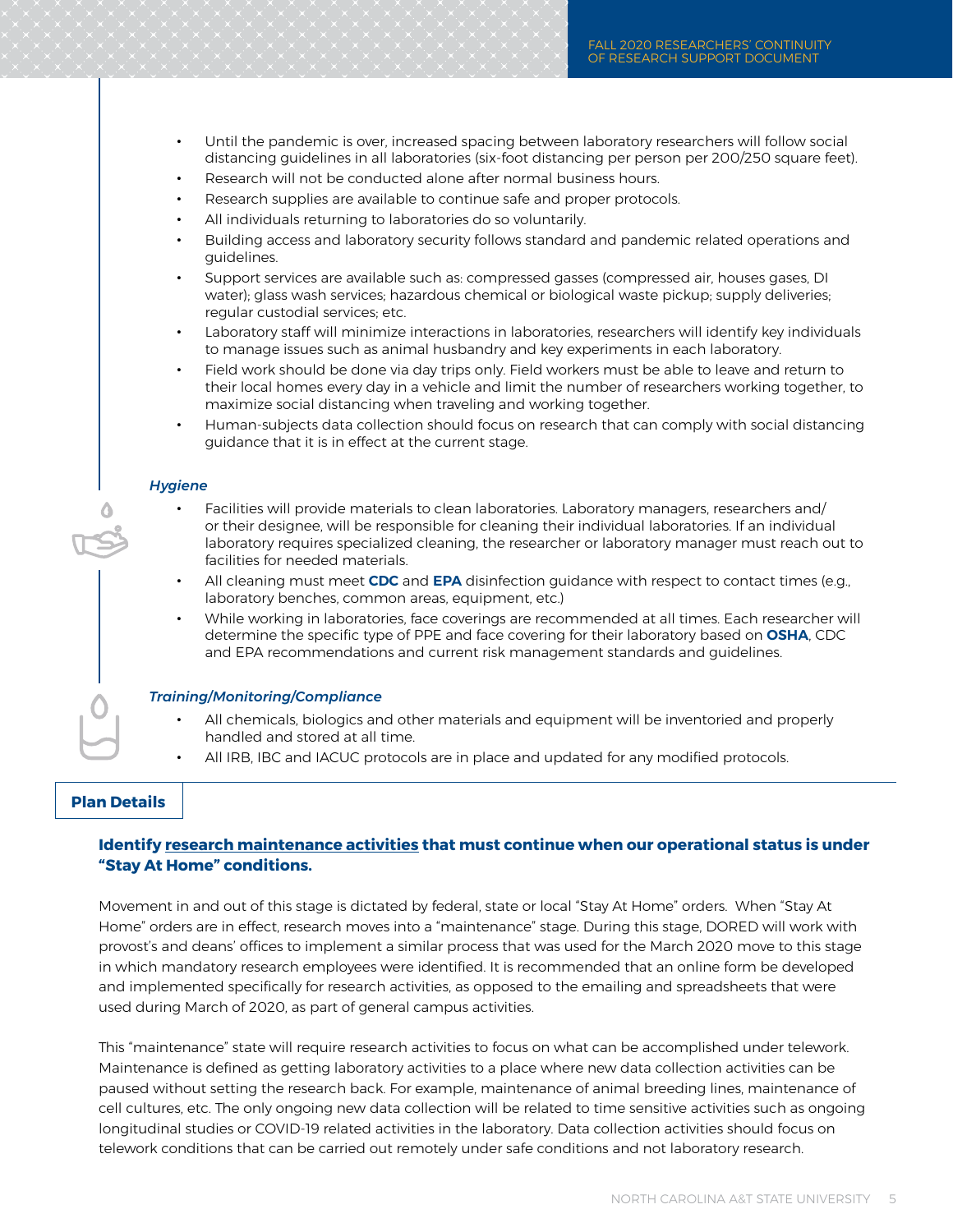The process will be managed through DORED, with requests for faculty and staff who need access to their laboratories processed from chairs, to deans, to the vice chancellor for research and economic development. Graduate students are not typically granted access to research laboratories at this time. However, in rare circumstances, graduate students may be given permission to assist with maintenance, if it is typically part of their assistantship or critical to the research mission. A very limited number of research faculty and staff are expected to access their laboratories to perform maintenance related activities. Minimal new data collection will be occurring.

#### **Develop a list of research data collection activities that when moved into a research maintenance activities stage, risk resulting in considerable loss of resources.**

Graduate students whose dissertation or thesis is dependent upon research conducted in laboratories will request access to said laboratory to complete graduation requirements, or risk delay in their graduation. Some national guidance has stated that a semester is an acceptable delay, as this often happens for a variety of reasons, but longer is significant enough to be detrimental to the student's career trajectory. In a similar manner, early career faculty and funded faculty can risk significant setbacks to their careers if research is limited to maintenance activities for longer than a semester. It is acknowledged that "Stay At Home" orders may severely restrict these activities, but as activities are allowed, consideration and prioritization should be given to these activities.

It is important to note, that when under "Stay At Home" orders, either federal, state or local, only maintenance activities as described above will be approved. However, as the pandemic lingers, and/or state and local guidance regarding social distancing guidelines are relaxed, faculty will request access following the procedure described above for access for research activities beyond maintenance. Work on theses and dissertations will only be considered with special approval. Through collaborative work with the Office of the Provost, DORED, The Graduate College and the college deans, a request for an approval process for graduate student access to laboratories was developed and released April 21, 2020. The form should be updated and added as an online request form to the research webpage. The process is focused on graduate student activities. As N.C. A&T transitions to different stages (see staged approach below), faculty and students will be allowed to move into laboratories and/or field research in a structured manner. All research/laboratories that follow social distancing recommendations can receive access to their laboratories if their research is deemed time sensitive to maintain the survivability of the research enterprise.

#### **Develop a plan for continuing research data collection activities at the undergraduate/graduate/ faculty levels while social distancing recommendations are in effect.**

Once "Stay At Home" orders are lifted, laboratories will be able to reopen granting access in the following procession: faculty; research staff including post docs; graduate students; and then undergraduate students. During this time, DORED will work with various university units—e.g., Human Resources, deans, chairs, faculty, etc.—to ensure all time-sensitive research is allowed. Research that cannot comply with the CDC recommendations of social distancing of at least six feet, will not be allowed at this time.

Given the small number of graduate students and the integral nature of research to their education, it is possible that under this scenario graduate education on campus could resume operations with appropriate social distancing guidelines in place. Certainly, graduate programs that require in person experiences could and should be allowed to continue. DORED and laboratory operations should be allowed to return using the staged approach below. Only necessary graduate students, i.e., those associated with funded research and completing theses and dissertation work should be allowed in the laboratories. It is possible that select groups of undergraduates, e.g., those with clinical or laboratory experience requirements, might return.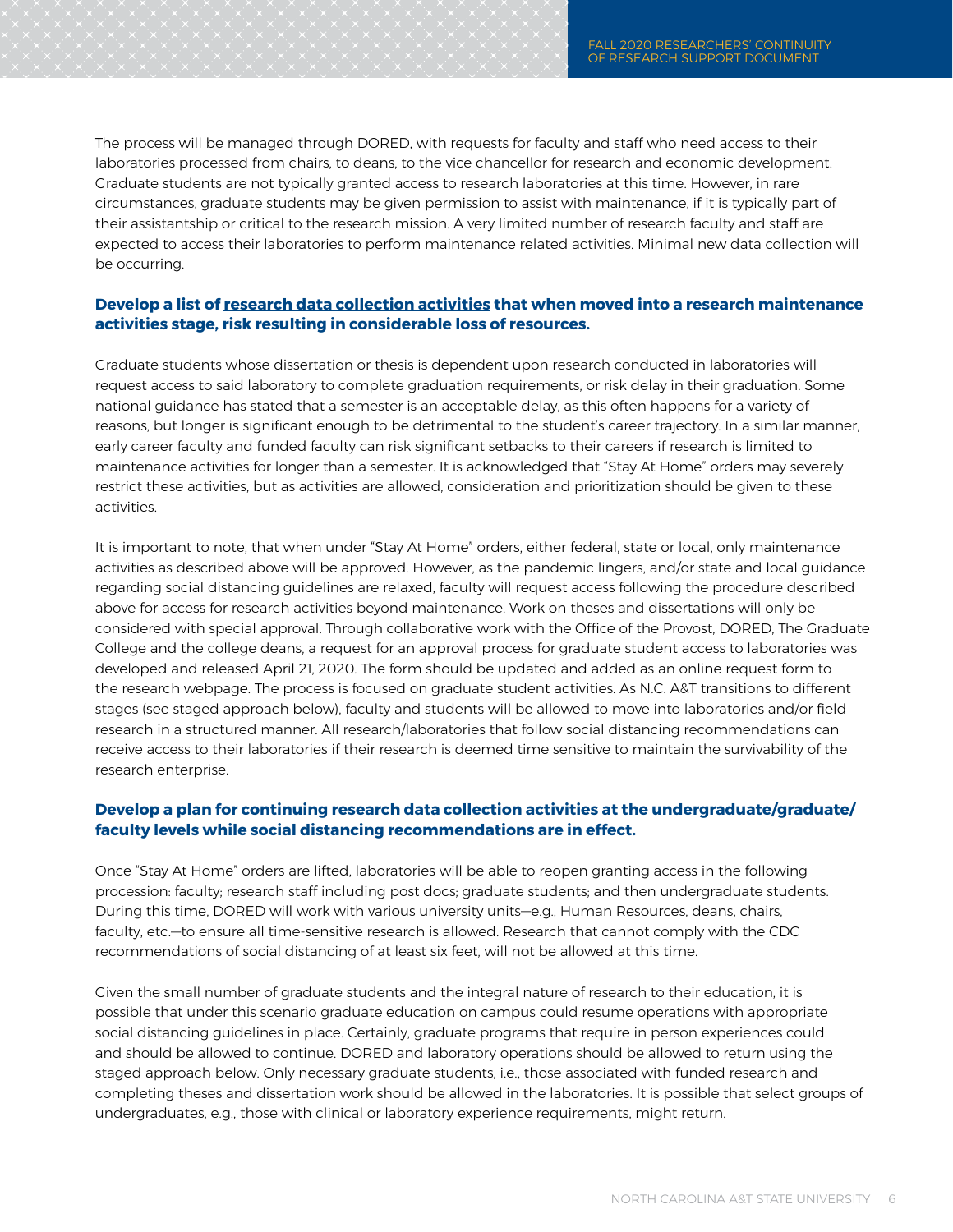Considerations for research operations:

- **•** Faculty member is responsible for their individual laboratory
- **•** Ethics protocols are updated and approved (e.g., IRB, IACUC and IBC)
- **•** Establish unidirectional building access (entry/exit) and signage throughout building
- **•** Define laboratory capacity for social distancing (All laboratories)-depending on size
- **•** Identify work that can be accomplished remotely to reduce need for laboratories
- **•** Introduce shift schedules to limit the number of people in laboratories
- **•** Create structure for ensuring people in laboratories maintain the six-foot distancing (one person per 200/250 square feet)
- **•** Ensure laboratories and public spaces be cleaned frequently
- **•** Place signage in cross traffic areas in laboratories
- **•** Maintain access log with times of entry/exit and full contact information
- **•** Use/install electronic access mechanisms if possible
- **•** Detail shut down procedures
- **•** Define protocols for research maintenance in case of a shut down
- **•** Human subject research studies that can follow social distancing recommendations should be allowed to continue, but that which cannot should be disallowed (IRB approval must reflect this)
- **•** Human subject research studies should:
	- o Be completed with remote interaction tools whenever possible
	- o Include face-to-face assessments or visits only after careful assessment and weighing risks and benefits for the participants
	- o Putting special procedures for visits/interactions to ensure safety and social distancing when faceto-face interactions are allowed
	- o Include measures that reduce direct contact
	- o Include daily wellness checks for research personnel when participant interaction is face-to-face
	- o Include remote wellness screenings for subjects prior to them reporting for study

#### **Table 1.1.i. Consideration for Various Types of Research**

| <b>TYPE OF RESEARCH</b>                                           |                | <b>CONSIDERATIONS</b>                                                                                      |
|-------------------------------------------------------------------|----------------|------------------------------------------------------------------------------------------------------------|
| Laboratory research (wet and dry labs)                            |                | Hygiene practices, PPE, social distancing, access control<br>(capacity + directional traffic)              |
| <b>Laboratory (animals or living organisms)</b>                   |                | IBC, IACUC - Hygiene practices, PPE, social distancing, access<br>control (capacity + directional traffic) |
| <b>Field research (animals, plants, sites)</b>                    |                | IACUC - Hygiene practices, PPE, social distancing                                                          |
| <b>Clinical/human subject</b><br>research (clinical, focus group, | In-person      | IRB - Hygiene practices, PPE, social distancing, risk assessment,<br>communication                         |
| observation)                                                      | <b>Surveys</b> | IRB - Can be managed in telework                                                                           |
| <b>Computational and remote sensing research</b>                  |                | Privacy, minimal adjustments/ITS support                                                                   |

#### **Staged Approach**

N.C. A&T's planning for returning research activities to capacity is broken down into three stages: (1) maintenance activities only; (2) focus on survivability of the research enterprise with special approvals granted; and (3) normal operations. In the approach advocated here, stages are detailed to give faculty/researchers more information:

- **•** Stage 1 represents access restricted to only the maintenance of critical research capability.
- **•** Stage 2A represents access restricted to prioritized activities, such as COVID-19 rapid response research, time-sensitive research activities, funded research activities, and graduate student thesis and dissertation activities.
- **•** Stage 2B represents increasing access and activities as social distancing guidelines are relaxed.
- **•** Stage 3 represents a return to business as usual, full campus density and activity.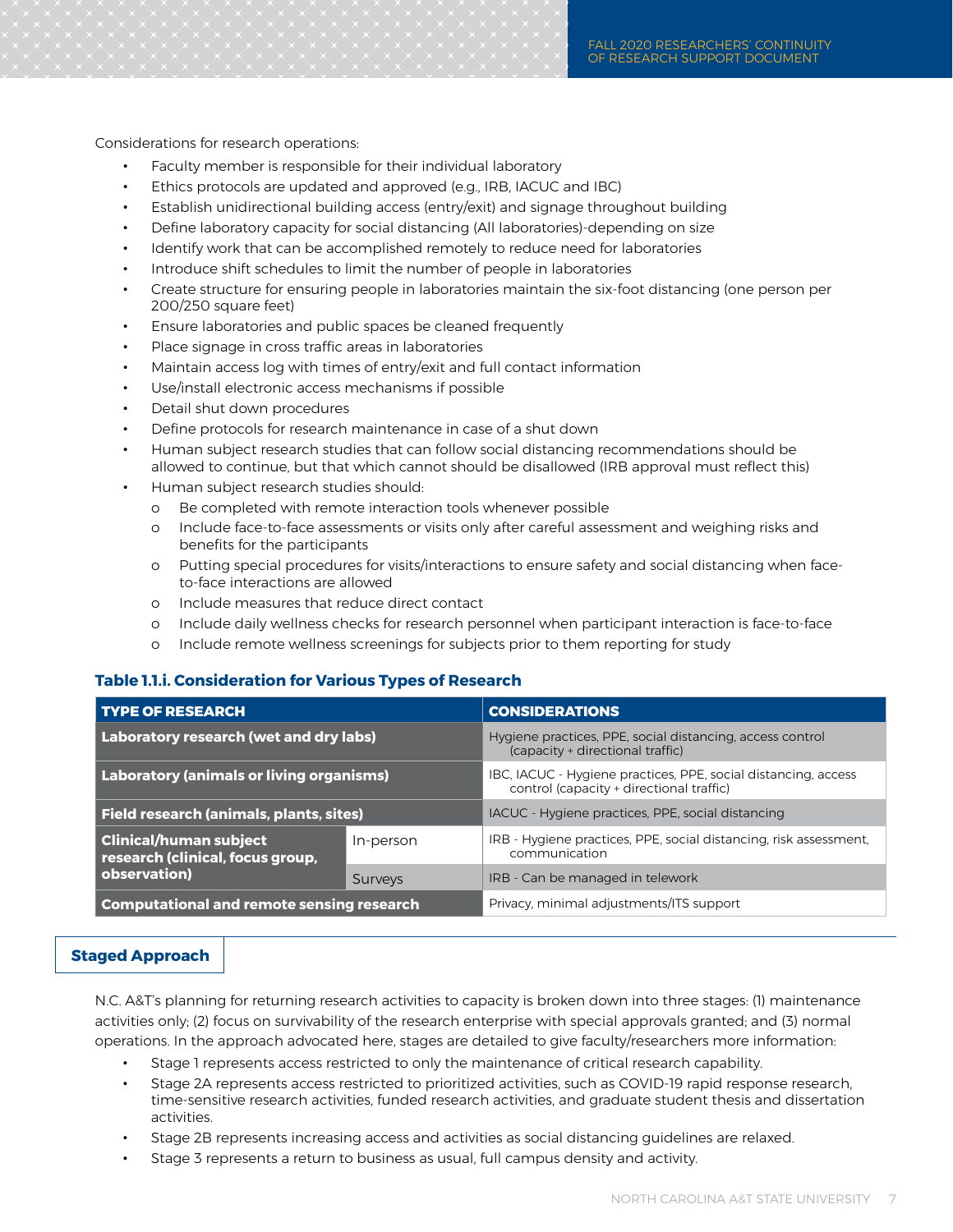### **Table 1.1-ii. Staged Approach to Increasing Research Activities**

| <b>STAGE</b> | <b>EXTERNAL</b><br><b>CONDITIONS</b>                                                                                                                               | <b>SUMMARY &amp;</b><br><b>METRICS</b>                                                                                                                                                                                                                                                                         | <b>CRITERIA</b>                                                                                                                                                                                                                                                                                                                                                                                                                                                                                                                                                                                                                                                                                                                                                                                                                                                                                                                                                                                                                                                                                                                                                                                                                                  |
|--------------|--------------------------------------------------------------------------------------------------------------------------------------------------------------------|----------------------------------------------------------------------------------------------------------------------------------------------------------------------------------------------------------------------------------------------------------------------------------------------------------------|--------------------------------------------------------------------------------------------------------------------------------------------------------------------------------------------------------------------------------------------------------------------------------------------------------------------------------------------------------------------------------------------------------------------------------------------------------------------------------------------------------------------------------------------------------------------------------------------------------------------------------------------------------------------------------------------------------------------------------------------------------------------------------------------------------------------------------------------------------------------------------------------------------------------------------------------------------------------------------------------------------------------------------------------------------------------------------------------------------------------------------------------------------------------------------------------------------------------------------------------------|
|              | Situation unknown and<br>changing.<br>COVID-19 hospitalizations<br>on the rise<br>Testing limited; PPE<br>shortages<br>Governor's Stay At Home<br>orders in effect | <b>Only maintenance</b><br>activities are allowed<br>Researchers must<br>be designated as<br>mandatory employees<br>to be on site                                                                                                                                                                              | New data collection activities are extremely restricted with<br>special approval given to longitudinal research that would<br>suffer irreparable damage if moved to a maintenance state.<br>Activities focus on protecting life, safety and critical research<br>infrastructure/capability (maintaining cell lines, animal<br>health, instrumentation, etc.).<br>Minimum staffing anticipated.                                                                                                                                                                                                                                                                                                                                                                                                                                                                                                                                                                                                                                                                                                                                                                                                                                                   |
| 2A           | Social distancing relaxed<br>with the governor's<br><b>Safer At Home</b><br>guidelines in effect                                                                   | <b>On-campus access</b><br>allowed to maintain<br>research capability or<br>prevent catastrophic<br>disruption<br><b>COVID-19 related</b><br>research encouraged<br><b>Paused and ongoing</b><br>time-sensitive<br>research allowed to<br>resume or continue                                                   | Research access limited to social-distanced essential<br>personnel only for priority research activities:<br>· Life safety and time-sensitive research (as stated above)<br>· "Time-sensitive research," where a delay would have<br>significant financial impacts or catastrophically disrupt the<br>project or protocol (including avoiding necessary euthanasia<br>of research animals)<br>COVID-19 related rapid response activities (e.g. testing,<br>ventilators, etc.) **<br>· Field research: Prioritize seasonal data collection or<br>experiments close to completion where pause or deferral<br>would lead to "catastrophic loss" of research results (Note:<br>Undergraduates are not approved to participate.)                                                                                                                                                                                                                                                                                                                                                                                                                                                                                                                      |
|              | Preparations for<br>next stage                                                                                                                                     |                                                                                                                                                                                                                                                                                                                | · Laboratories are able to purchase necessary supplies<br>· Social distancing, facial coverings, cleaning measures<br>understood and in place                                                                                                                                                                                                                                                                                                                                                                                                                                                                                                                                                                                                                                                                                                                                                                                                                                                                                                                                                                                                                                                                                                    |
| 2В           | Further relaxation of<br>restrictions / standards<br>for return to normal                                                                                          | <b>Gradually expand</b><br>number of people<br>on campus while<br>maintaining social<br>distancing<br>Time-sensitive new<br>on-campus research<br>allowed, with social<br>distancing<br>All research that can be<br>done remotely should<br>continue to be, including<br>all seminars, group<br>meetings, etc. | · Allow access for researchers whose work cannot be<br>conducted remotely, if it can be conducted safely under<br>the proposed guidelines (including social distancing, that<br>they are not high risk, that they feel safe doing so, that<br>they wish to do so and are not being pressured by their PI).<br>Prioritize access for graduate students and postdocs close to<br>completing their degree/term of appointment (e.g., within<br>three months of completion).<br>· Allow access to offices for faculty and graduate students on<br>application, 1-3 days per week to allow for psychological relief<br>and family harmony. Must maintain social distancing and<br>maximum occupancy per building.<br>· Prioritize research for completion of grants with end dates<br>within three months (where funding agency has not granted<br>leniency).<br><b>· Humanities and Social Sciences:</b> Prioritize researchers with<br>deadlines (tenure, book contracts, degree completion, etc.).<br>Some monitored access to offices for those at critical career<br>points (tenure, promotion).<br>· Field research: expand approvals depending on what current<br>restrictions are in the counties where field research is to be<br>conducted. |
|              | Preparations for<br>next stage                                                                                                                                     |                                                                                                                                                                                                                                                                                                                | . Laboratories are able to purchase necessary supplies<br>· Social distancing, face mask/covering, cleaning measures are<br>understood and in place                                                                                                                                                                                                                                                                                                                                                                                                                                                                                                                                                                                                                                                                                                                                                                                                                                                                                                                                                                                                                                                                                              |
| 3            | No (or minimal) state<br>restrictions                                                                                                                              | All types of on-site<br>research are allowed                                                                                                                                                                                                                                                                   | · Resume normal research operations, including open museums<br>and libraries, field research and human subjects research                                                                                                                                                                                                                                                                                                                                                                                                                                                                                                                                                                                                                                                                                                                                                                                                                                                                                                                                                                                                                                                                                                                         |